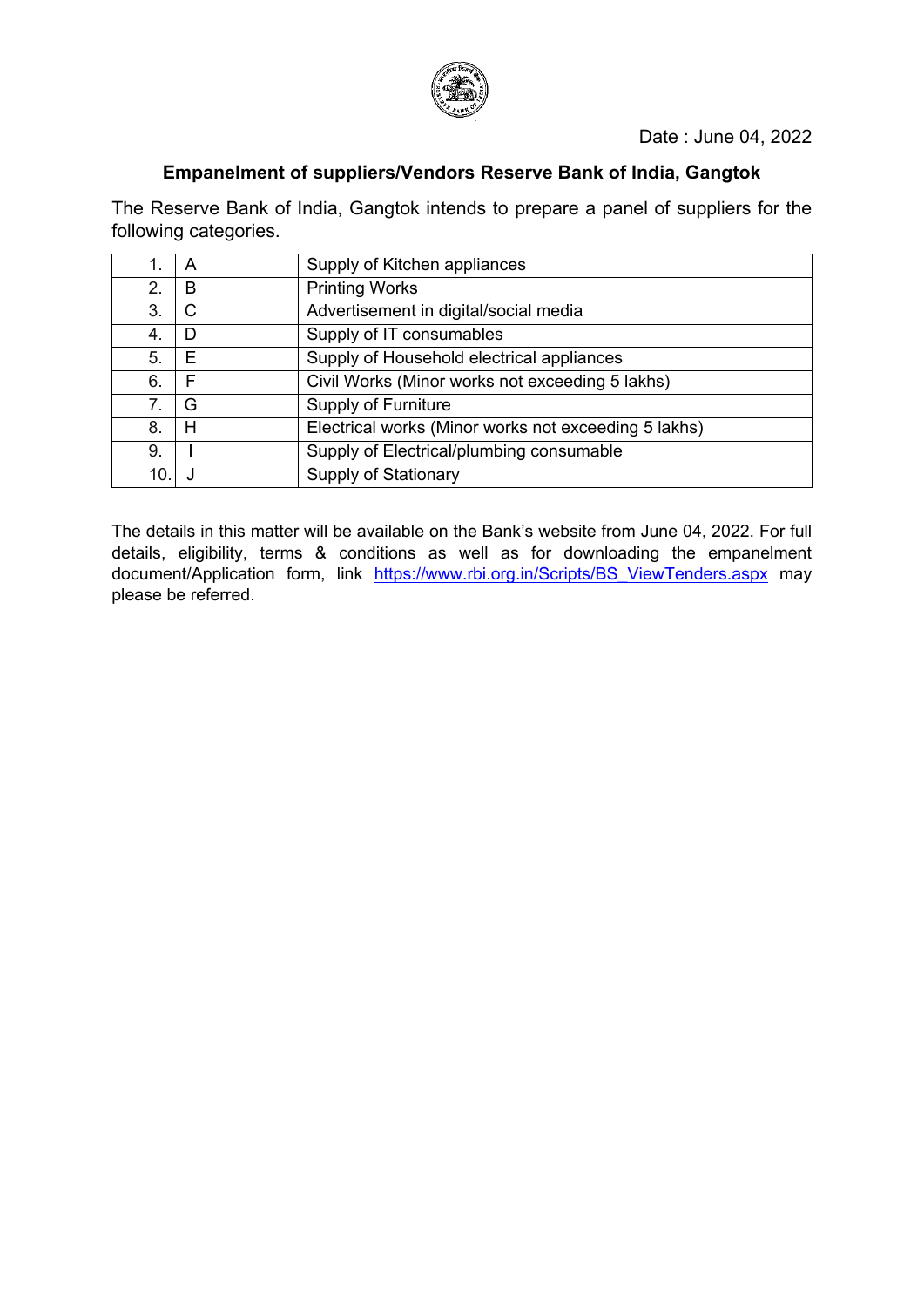#### **DISCLAIMER**

Reserve Bank of India, Human Resource Management Department, Gangtok, has prepared this document to give background information on the Contract to the interested parties. While Reserve Bank of India has taken due care in the preparation of the information contained herein and believe it to be in order, neither Reserve Bank of India nor any of its authorities or agencies nor any of their respective officers, employees, agents or advisors give any warranty or make any representations, express or implied as to the completeness or accuracy of the information contained in this document or any information which may be provided in association with it. The information is not intended to be exhaustive. Interested parties are required to make their own inquiries and respondents will be required to confirm in writing that they have done so and they do not rely only on the information provided by Reserve Bank of India in submitting the application. The information is provided on the basis that it is non – binding on Reserve Bank of India or any of its authorities or agencies or any of their respective officers, employees, agents or advisors. Reserve Bank of India reserves the right not to proceed with the Contract or to change the configuration of the Contract, to alter the time table reflected in this document or to change the process or procedure to be applied. It also reserves the right to decline to discuss the matter further with any party expressing interest. No reimbursement of cost of any type will be paid to persons or entities expressing interest.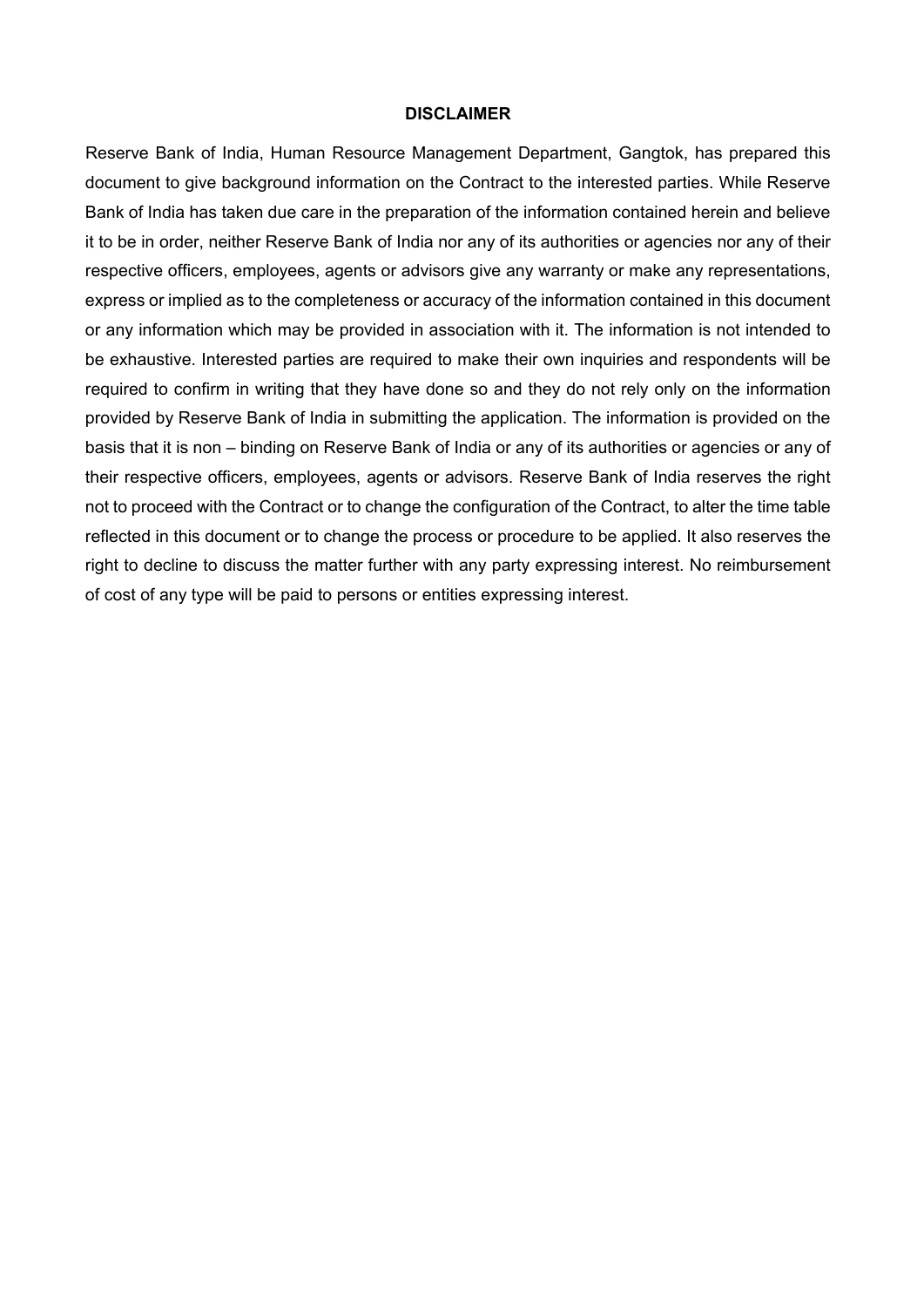# **SCHEDULE OF EMPANELMENT PROCESS**

| а. | Mode                                                                                     | Application in sealed cover |
|----|------------------------------------------------------------------------------------------|-----------------------------|
| b. | Date of Notice inviting application                                                      | 10:00AM on June 04, 2022    |
| C. | <b>Clarification of doubts</b>                                                           | <b>Till June 10, 2022</b>   |
| d. | Date of Starting for submission of<br><b>Application at HRMD, RBI, Gangtok</b>           | 10:00AM on June 11, 2022    |
| е. | Date of closing for submission of Technical<br>Bid in Sealed cover at HRMD, RBI, Gangtok | 05:00 PM June 27, 2022      |
| f. | Date & time of opening of Sealed cover                                                   | 11:00 AM June 28, 2022      |

# **Important instructions**

Bidders are requested to read the empanelment document carefully before submitting their applications.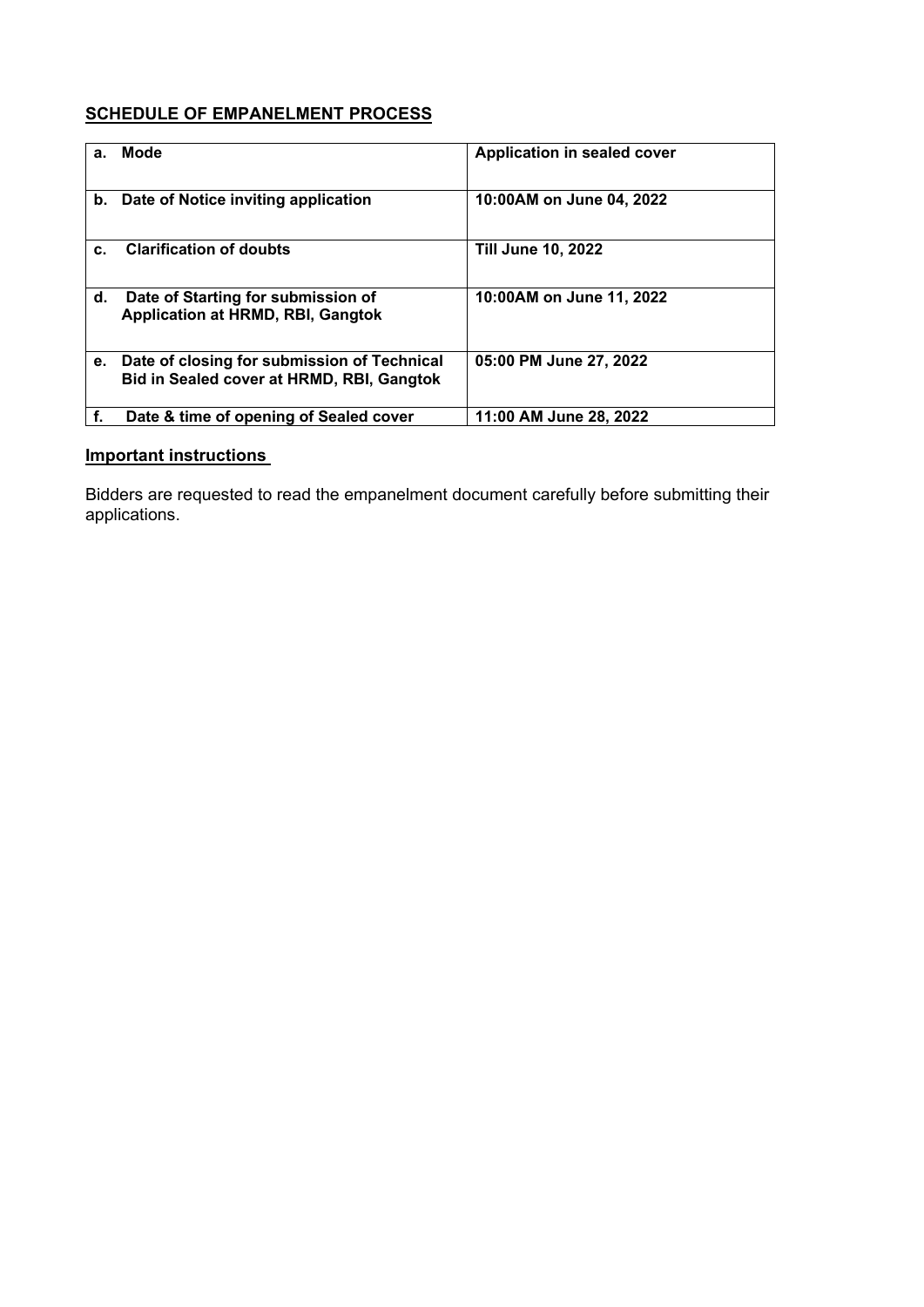# **Empanelment of Suppliers/Vendors for Reserve Bank of India, Gangtok**

Reserve Bank of India (the Bank), intends to prepare a panel of suppliers/Contractors/firms under various category for supply of Goods/Services under various categories as mentioned below. The panel is expected to remain operational for a period of **one year** extendable on annual basis for two more years subject to satisfactory performance.

The Bank invites applications from such suppliers/vendors who are interested in inclusion in the panel. Suppliers who fulfill the eligibility criteria and agree to the other terms and conditions mentioned in this document should apply in the prescribed form (**[Annex I](#page-11-0)**) to the General Manager & Officer-In-Charge, Reserve Bank of India, Gangtok. Duly completed applications along with the necessary enclosures, in a sealed envelope should bedropped in the tender box kept for the purpose bytheOfficeof the Bank, by **05:00 pm June 27, 2022.** The Bank reserves the right to accept or reject any or all of the applications received without assigning any reasons.

All expenses incurred during execution of contract must be borne by the Vendor. Vendor may choose to apply for one or more categories

|    | A | Supply of Kitchen appliances                         |
|----|---|------------------------------------------------------|
| 2. | B | <b>Printing Works</b>                                |
| 3. | C | Advertisement in digital/social media                |
| 4. | D | Supply of IT consumables                             |
| 5. | Е | Supply of Household electrical appliances            |
| 6. | F | Civil Works (Minor works not exceeding 5 lakhs)      |
| 7. | G | <b>Supply of Furniture</b>                           |
| 8. | Н | Electrical works (Minor works not exceeding 5 lakhs) |
| 9. |   | Supply of Electrical/plumbing consumable             |
| 10 |   | <b>Supply of Stationary</b>                          |

# **A. Categories**

## **B. The details of works included under each category**

| SI <sub>no</sub> | Name of work                                                                                                                                                                                                                                                         | <b>Details of Work</b>                             |
|------------------|----------------------------------------------------------------------------------------------------------------------------------------------------------------------------------------------------------------------------------------------------------------------|----------------------------------------------------|
|                  | Supply of<br>Kitchen                                                                                                                                                                                                                                                 | Supply of Cutlery, Crockeries, Casseroles, Kitchen |
|                  | appliances                                                                                                                                                                                                                                                           | appliances, etc.                                   |
|                  |                                                                                                                                                                                                                                                                      | Printing of cloth Banners, Flex, Standees,         |
|                  |                                                                                                                                                                                                                                                                      | Pamphlets, Name Tags, Customized T shirts and      |
| 2                | <b>Printing Works</b>                                                                                                                                                                                                                                                | Mugs,<br>Masks,<br>Printed<br>Display              |
|                  |                                                                                                                                                                                                                                                                      | systems/boards/white boards/name<br>boards,        |
|                  |                                                                                                                                                                                                                                                                      | Mementos and trophies etc.                         |
| 3                | Advertisement<br>in.                                                                                                                                                                                                                                                 | Advertisement of important notifications from RBI  |
|                  | digital/social media                                                                                                                                                                                                                                                 | Gangtok in the digital/social media platform.      |
|                  | of<br>Supply<br>IТ                                                                                                                                                                                                                                                   | External Hard disk, Pen drive, HDMI splitter,      |
| 4                | consumables                                                                                                                                                                                                                                                          | HDMI cable, VGA to HDMI converter, etc.            |
| 5                | Supply of water purifier, Television, ACs, Washing<br>Machine, Geyser, wall clock, refrigerators, room<br>Household<br>Supply<br>of<br>heaters, washing machine, microwave oven,<br>electrical appliances<br>Induction stove, electric chimney, music system<br>etc. |                                                    |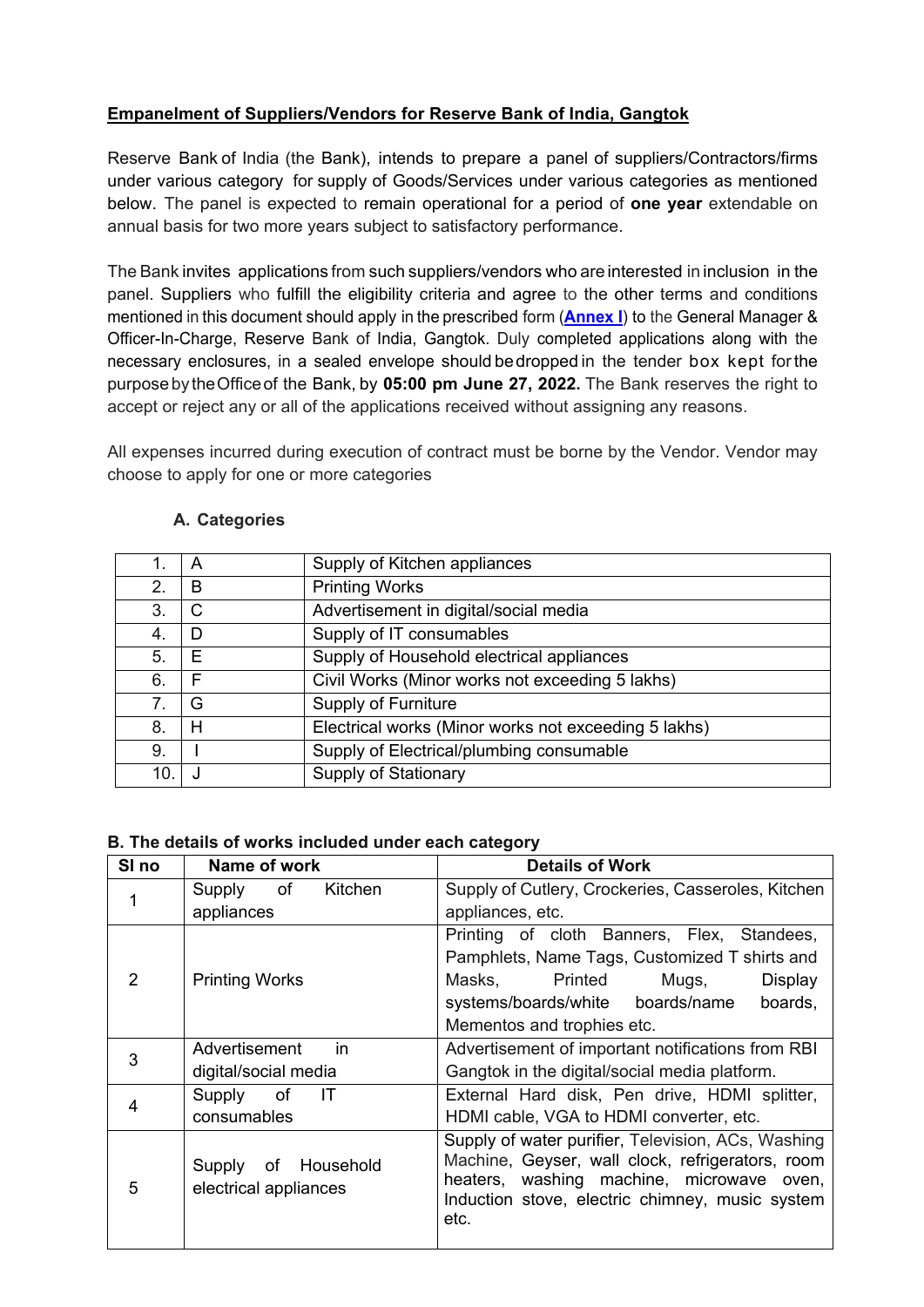| 6              | Civil Works (Minor works<br>not exceeding 5 lakhs)                     | a) General Repair<br>b) Minor structural repair and Repainting<br>c) Plumbing & Sanitary Works<br>d) Carpentry Works<br>e) Paver Blocks<br>f) Interior Works<br>g) Steel/aluminum fabrication works<br>h) Repairs to Steel/ Wooden Furniture/ Chairs/<br><b>Tables/Workstations</b><br>i) Repainting of Cupboards, furniture etc.<br>j) Cleaning of sofa, chairs, tables, carpets, blinds<br>etc<br>k) Cleaning of water tanks<br>I) Water Proofing works<br>m) Renovation/upgradation/modification/<br>alteration works                                                                                                                        |
|----------------|------------------------------------------------------------------------|-------------------------------------------------------------------------------------------------------------------------------------------------------------------------------------------------------------------------------------------------------------------------------------------------------------------------------------------------------------------------------------------------------------------------------------------------------------------------------------------------------------------------------------------------------------------------------------------------------------------------------------------------|
|                |                                                                        | n) Supply and installation of mosquito net<br>m) Carpentry Work<br>o) Other related work                                                                                                                                                                                                                                                                                                                                                                                                                                                                                                                                                        |
| $\overline{7}$ | <b>Supply of Furniture</b>                                             | Supply of sofa set, chairs, tables, bed,<br>a)<br>mattress, bedcovers, pillows, carpets, blinds,<br>curtain, almirah, dressing table etc.<br>Providing, fixing, fabricating & supplying<br>b)<br>compactors etc.<br>Any other furniture/fittings/carpentry work<br>C)                                                                                                                                                                                                                                                                                                                                                                           |
| 8              | Electrical<br>works<br>(Minor<br>works<br>not exceeding<br>5<br>lakhs) | a) Repairing/ addition/ alteration of electrical<br>installations.<br>b) Cabling, rewiring works, other general electrical<br>works.<br>c) Supply, installation and maintenance of EPABX<br>& Telephone instruments, extension lines, wiring<br>etc.<br>d) Repairs of ceiling/Pedestal/Exhaust fans,<br>Geysers,<br>Deep<br>Freezers, Refrigerators,<br>Microwave,<br><b>Bainmaries</b><br>etc.<br>e) Repairs and maintenance of ceiling fans,<br>motors,<br>wiring,<br>substation,<br>pumps,<br>water<br>dispenser, water-purifiers, refrigerators, Air-<br>Conditioner and any other electrical Installation<br>etc.<br>f) Other related work |
| 9              | Supply of<br>Electrical/plumbing<br>consumable                         | a) Supply of electrical accessories/fixtures (fans,<br>lamps, switches/wires/etc.)<br>b) Supply of Batteries/ invertors/ stabilizers/<br>small UPS etc.<br>c) Supply of plumbing goods etc.                                                                                                                                                                                                                                                                                                                                                                                                                                                     |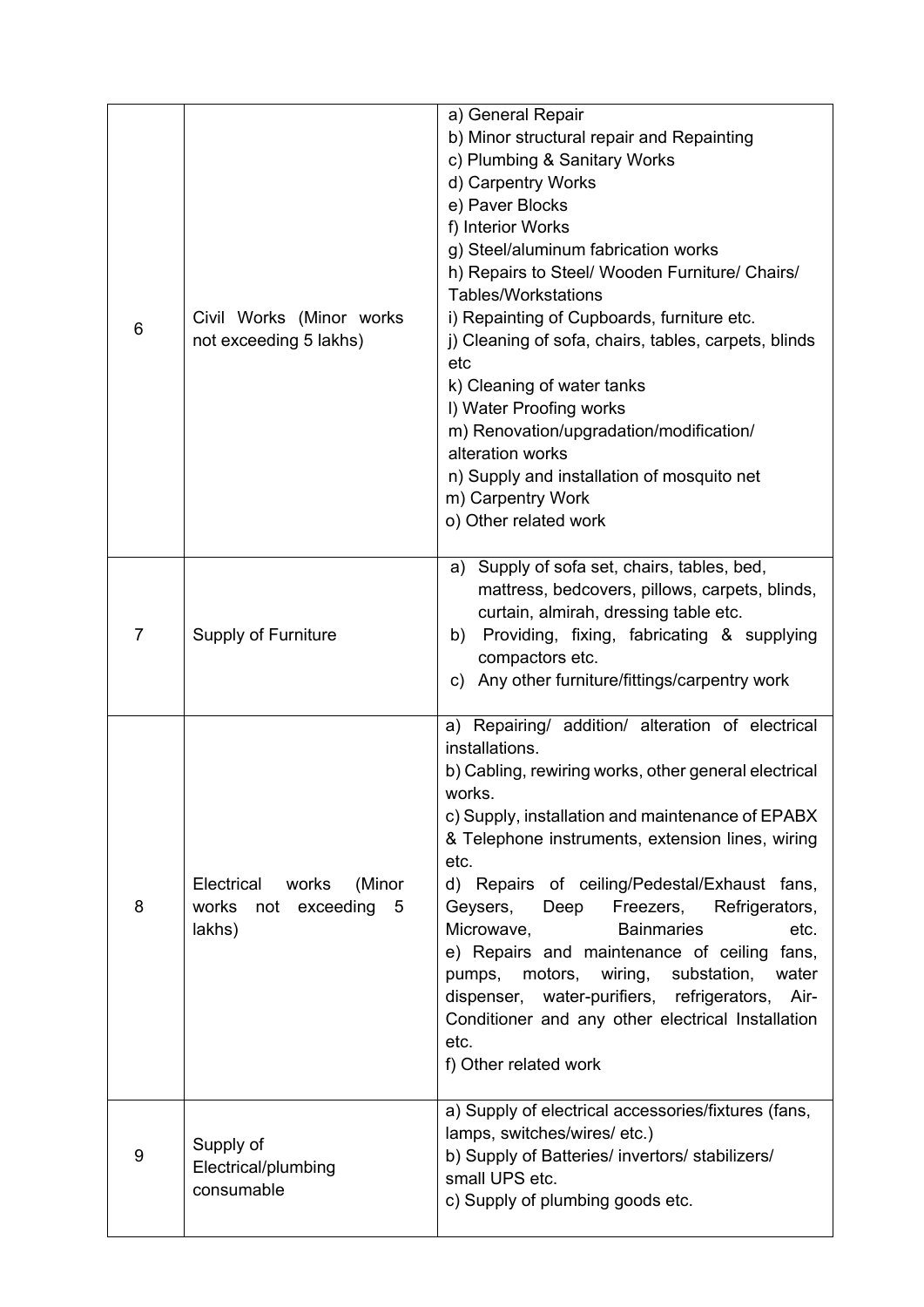### **1. Scope of work**

The Bank will issue 'Request for Quotation' (RFQ) for supply of stationery articles, printing works, IT consumables etc. from the empanelled suppliers as and when required, specifying the requirements. Generally, supply order will be placed with the supplier quoting the lowest price. The supplier will be required to supply the articles at the lowest quoted price in the stipulated time and at the specified place on the basis of the order issued by the Bank. It may be noted that the Bank is not bound to accept the lowest bidder and may split / divide its purchases order among two or more suppliers. The Bank also reserves the right to reject an individual or all the bidder without assigning any reason there for.. The Bank gives no guarantee about the definite volume of purchase from any empanelled supplier at any given time or throughout the tenure of the empanelment.

## **2. Eligibility Conditions for Empanelment:**

I. The applicant should have own office / establishment in Gangtok.

II. The applicant should have minimum experience of 3 years of supplying materials/services in the category applied for.

III. The applicants those who have executed such works during the last 3 financial years i.e. for supply to Government / Public Sector Undertakings / Banks & Financial Institutions / Large Corporate MNCs and other reputed institutions etc. will be preferred.

IV. The supplier should not have been debarred/black-listed by any Govt./Semi Govt./PSU/reputed organizations.

V. The applicant should have valid, applicable Trade License and tax registrations

### **3. Documents establishing eligibility:**

Please attach certified / self-attested copies of the following documents: -

i. Registration Certificate / Trade License

ii.Agreement / empanelment order / work order from Government / Public Sector Undertakings / Banks & Financial Institutions /other reputed institutions etc. establishing minimum experience in the field applied for and carrying out such work for minimum three years during for Government/semi-government/public sector undertakings, banks etc. (if any)

iii. PAN, GST certificate if any

iv.Self-attested copies of Annual Accounts statements (Balance Sheet and Profit & Loss Account) for last 2 financial years, audited or Income Tax Returns for last three financial years.

#### v. Banker's Certificate as per Proforma [\(Annexure II\)](#page-12-0)

vi. Clients' report in the prescribed form [\(Annex](#page-13-0) III) about the performance of the firm from any reputed clients including or excluding, Government/semi government/public sector undertakings, banks/MNCs etc. also indicating the period of service provided by the supplier. (If any)

vii. Address Proof of Office / Establishment in Gangtok.

Other documents which may be submitted

- 1) Registration Certificate under Shops and Establishment Act
- 2) Registration Certificate, if any, in respect of SSI/SME/MSME etc.
- 3) Any other relevant document/s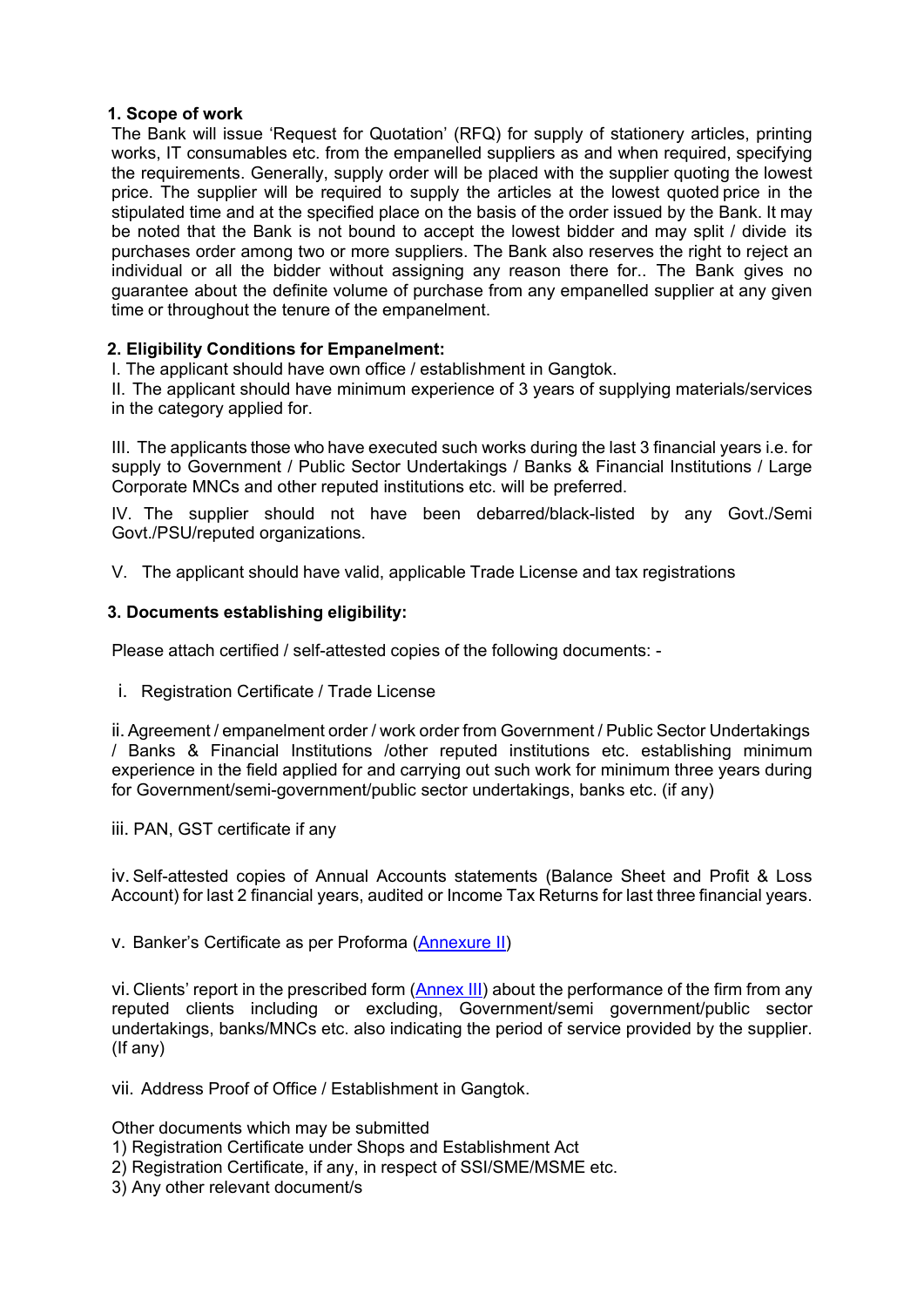# **4. Period of Empanelment**

The period of the empanelment contract is expected to remain operational for a period of **one year** extendable on annual basis for two more years subject to satisfactory performance. The performances of the empanelled vendors shall be reviewed every year and suitable addition/deletion to the list shall be carried out based on their performance.

### **5. Procedure of application:**

Application can be submitted from **10:00AM June 11, 2022 to 05:00 PM June 27, 2022.**

Applications should be addressed to General Manager and OIC, Reserve Bank of India, Human Resource Management Department, Amdo Golai, Gangtok.

Application should be submitted only on prescribed Application form (available on web site/ can be collected from HRMD, RBI Gangtok, Ground floor) along with all the supporting documents indicated at item no. 3 above in a sealed cover superscribed with "Application for Empanelment of Vendors for Category name." The applications may be dropped in the Tender Box placed at RBI, HRMD, Ground floor

All pages of annexure and its enclosures must be signed by the authorized person with seal at the bottom and sent together with duly filled in application form attaching all the duly certified, specified documents. The supplier will be responsible to ensure that his application is deposited in the above mentioned tender box on or before the due date and time. The Bank will not be responsible for non-receipt of applications within the specified date and time due to any reason. All costs in connection with preparation of documents shall be borne by the applicant. Applications from entities under common management viz. partnership firms having a common partner or a corporate having a common promoter/director will not be accepted. Applications containing false or inadequate information are liable for rejection. If empanelled, the empanelment will be liable for cancellation whenever it is found that any of the information submitted was false.

#### **6. Right to accept / reject any or all of the applications:**

Applications received after the due date and time or incomplete in any respect are liable to be rejected. The Bank reserves the right to accept or reject any or all of the applications in full or part without assigning any reasons. The Bank reserves the right to scrap the panel at any time, without assigning any reason thereof. The Bank's decision in this regard shall be binding and final. The General Manager and OIC has the right to modify / alter any requirements in this document at his discretion in the interest of the Bank as deemed appropriate by him. His decision in this regard shall be final. Decision of the Bank with regard to empanelment of the vendors will be final and binding.

## **7. Notification of acceptance:**

The Bank will communicate by letter/e-mail to the applicant regarding empanelment.

## **8. Evaluation criteria for empanelment:**

i) The applications received after the stipulated last date and time will be summarily rejected.

ii) The applications received will be scrutinized for satisfaction of eligibility conditions. Applications received from ineligible organizations will be rejected without further reference to the applicant.

iii) The applications received will be scrutinized for completeness. Incomplete applications i.e. applications where full details are not provided or required documents are not attached will be rejected without further reference to the applicant.

iv) Applicant's record of timely delivery, quality of material supplied, quality of work will be assessed.

- v)The applicants those who have executed such works during the last 3 financial years i.e. for supply to Government / Public Sector Undertakings / Banks & Financial Institutions / and other reputed institutions etc. will be given preference.
- vi) The applications where clients' reports contain any adverse comments may be rejected.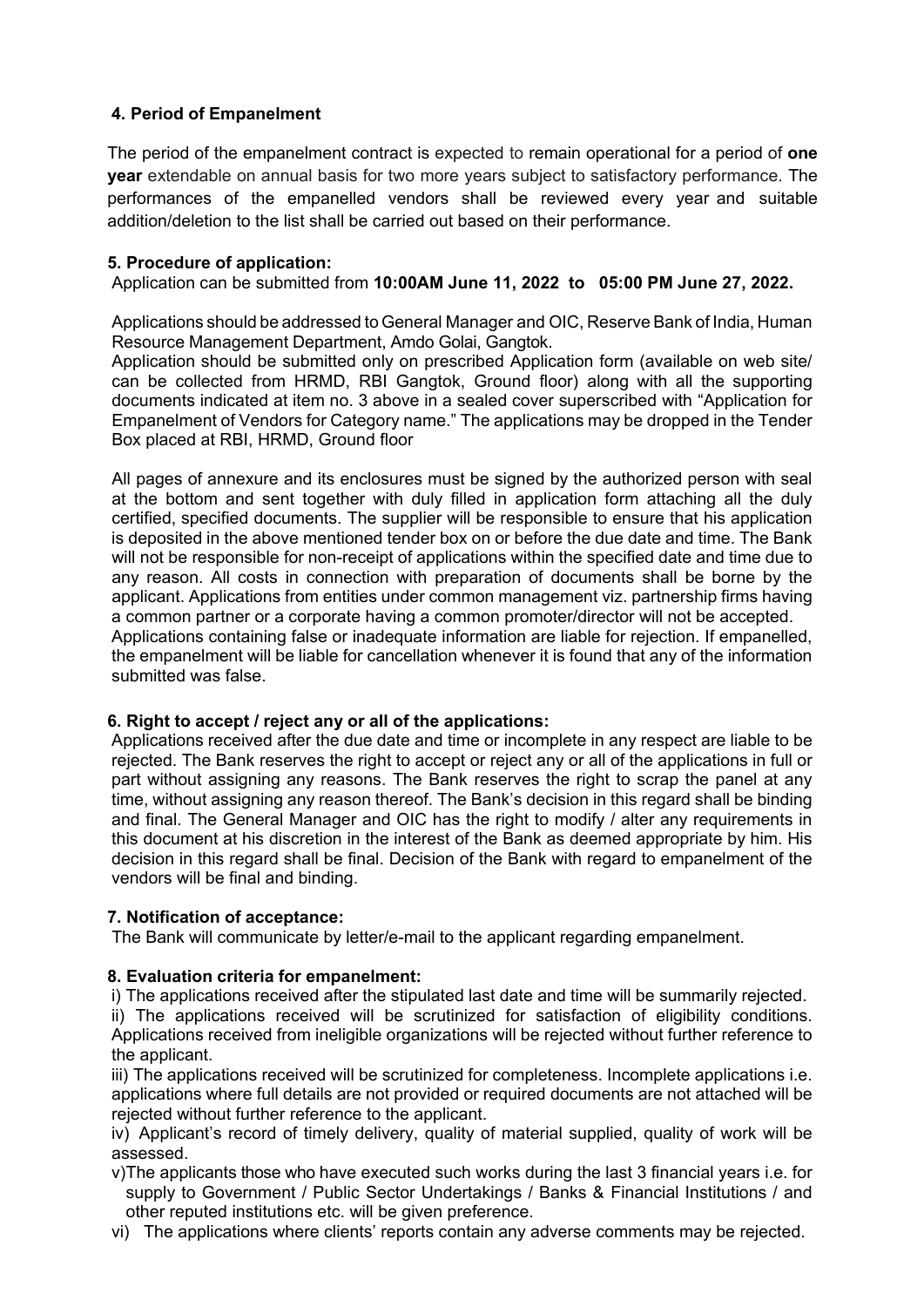# **9. Pricing:**

It should be noted that liability to pay any duties, levies or taxes leviable under the law would be that of the supplier. The supplier will also have to bear all the expenses, etc. connected with proper packaging, carting, transportation etc. in connection with supply to any place specified by the Bank. The Bank will only pay the price quoted.

# **10. Order for the delivery of the supplies:**

a) On receipt of order for supply from the Bank, the delivery of supplies in full shall be made at the specified premises of the Bank.

b) In case of indent for specific brand of provision, the brand shall not be substituted.

# **11. Presentation of bills:**

a) The supplier shall present the bill to the office for the supplies made. The bill should clearly indicate the details of the supplies made such as name of the item, quantity, rate, discount amount, name of the manufacturers, batch no., date of manufacture & expiry date, order no. with date etc. and any other information required by the Bank.

b) The bill shall be supported by the original supply order.

c) Incomplete bills not accompanied by any of the particulars mentioned in (a) & (b) above will not be entertained.

# **12. Payment:**

Payment of the bills presented will normally be arranged within 15 working days from the date of presentation of the bill. However, the supplier shall make no claim from the Bank in respect of interest or damages in case the payment is delayed for any reasons. The payment will be done through NEFT system for which supplier should give requisite details of bank name, address, Account No, IFSC etc.

# **13. Corrupt, fraudulent or unethical practices**

The Bank requires that the supplier observes the highest standard of ethics during the procurement and execution of orders for supply of articles. The articles supplied will be of standard quality. In pursuance thereof, the terms set forth are as follows:

a) The supplier should not resort to offering, giving, receiving or soliciting of anything of value or influence the action of any official of the Bank in the empanelment process or in the supply order execution.

b) The supplier shall not resort to misrepresentation of facts in order to influence the empanelment process or execution of the supply orders to the detriment of the Bank.

c) The bank will declare a supplier ineligible, either indefinitely or for a specified period of time, for empanelment, if at any time, it determines that the supplier has engaged in corrupt and fraudulent practices in executing the contract.

d) The Bank may, without prejudice to any other remedy for breach of contract, at its sole discretion, terminate the contract in whole or part in respect of any supplier for any of the following reasons:

(i) Supply of sub-standard/spurious/ substitute provisions.

(ii) Delay in supply/ refusal to supply/ non-supply of provisions.

(iii) Overcharging the bill.

(iv) In case it is found that any particular provision's date is expired or is near the date of expiry.

(v) If the supplier fails to perform any other obligation(s) under the contract.

(vi) In the judgment of the Bank, the supplier has engaged in corrupt or fraudulent practices.

## **14. Indemnity:**

The supplier shall indemnify the Bank against all actions, suits, claims and demands brought or made against the Bank in respect of anything done or committed to be done by the supplier in execution of or in connection with the work of this contract and against any loss or damage to the Bank in consequence of any action or suit being brought against the supplier for anything done or committed to be done in execution of this contract.

## **15. Contact persons**

- a) Subash Luyagun, Manager 9733341247
- b) Balaji M Malilwad, Asst. Manager 8080242581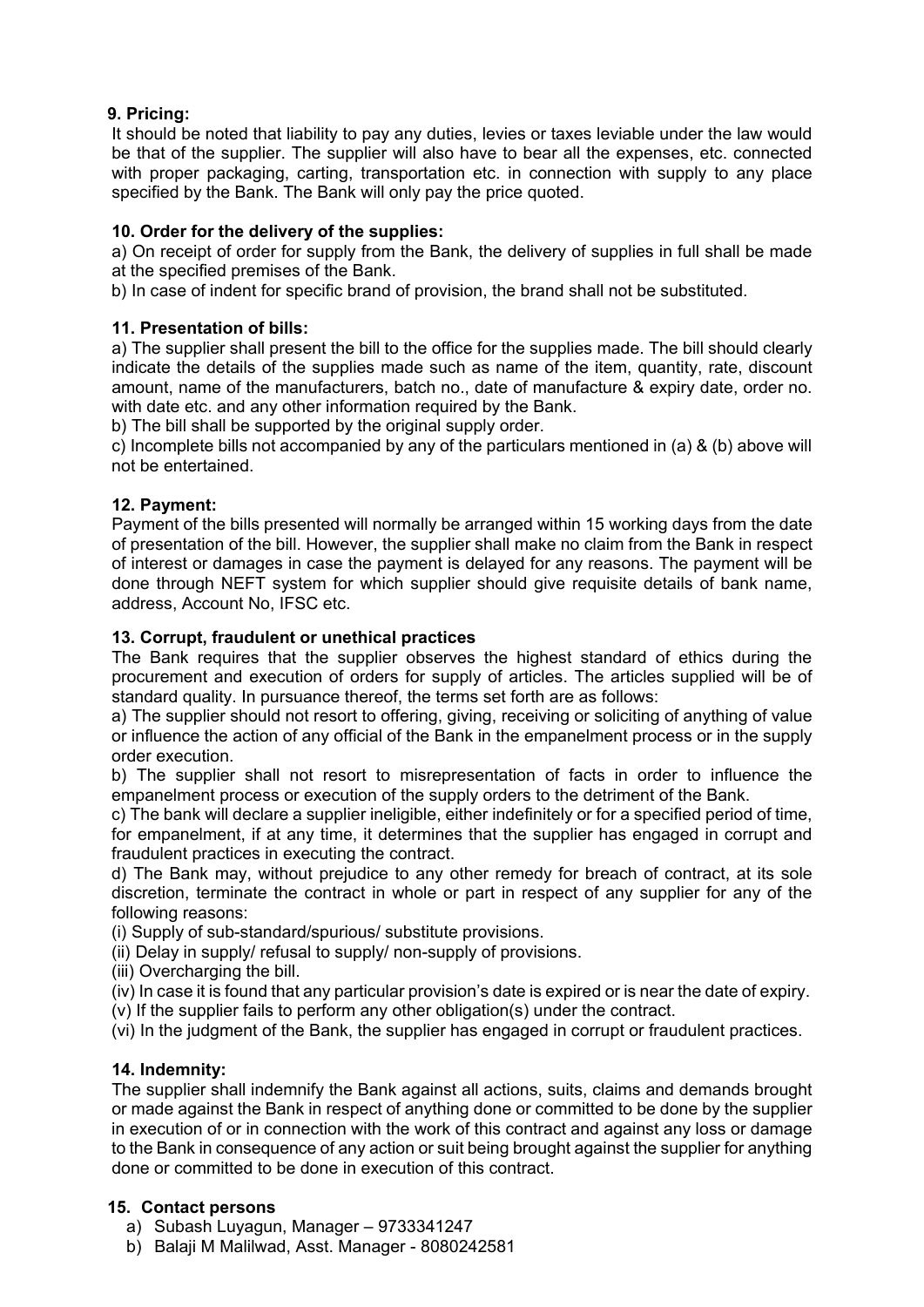# **Application for Empanelment of Suppliers/Vendors**

The General Manager and OIC Reserve Bank of India Human Resource Management Department Amdo Golai Gangtok- 737102

## **Empanelment of Supplier/Vendors at RBI Gangtok**

With reference to your advertisement dated................................., we request you to empanel us as "Supplier/Contractor/Vendor" for under noted items of work –

- 1. Supply of Kitchen appliances
- 2. Printing Works
- 3. Advertisement in digital/social media
- 4. Supply of IT consumables
- 5. Supply of Household electrical appliances
- 6. Civil Works (Minor works not exceeding 5 lakhs)
- 7. Supply of Furniture
- 8. Electrical works (Minor works not exceeding 5 lakhs)
- 9. Supply of Electrical/plumbing consumable
- 10. Supply of Stationary

(Applicant may please 'tick' the items to be supplied)

|    | Name of the Applicant/Organization<br>Address of the Registered Office<br>Address of the office/agency in Gangtok                  |  |
|----|------------------------------------------------------------------------------------------------------------------------------------|--|
|    | (with Telephone/ Mobile No., E-mail ID)                                                                                            |  |
| 2. | Type of Organization<br>(Proprietorship/ Partnership firm/ Co-Op.<br>Society / Limited Company etc.                                |  |
| 4. | Date of Commencement of Business /<br>Date of Registration / Registration No.                                                      |  |
| 5. | Total Experience in undertaking similar<br>supplies to other firms (mention only<br>relevant experience in years/months) if<br>any |  |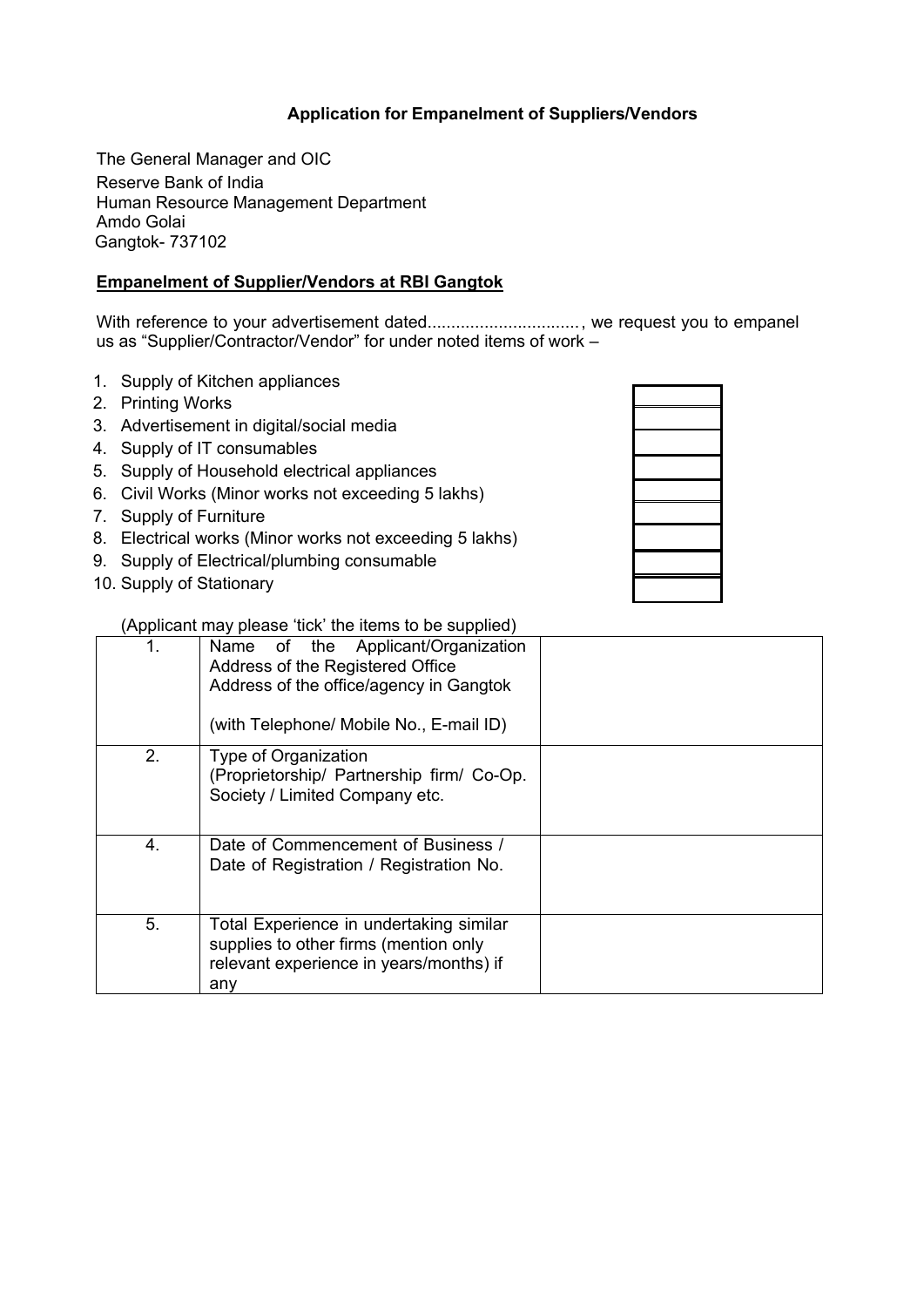| 6.             | Designation, Telephone No., e-mail ID of<br>the authorized person who will be<br>dealing with the Bank |                 |  |
|----------------|--------------------------------------------------------------------------------------------------------|-----------------|--|
| 7 <sub>1</sub> | Details of Bank A/c                                                                                    | Account No.     |  |
|                |                                                                                                        | Name of Bank    |  |
|                |                                                                                                        | <b>Branch</b>   |  |
|                |                                                                                                        | <b>IFS Code</b> |  |
|                |                                                                                                        | Type of A/c     |  |
| 8.             | <b>Whether MSME Certified?</b><br>If yes, attach certificate                                           |                 |  |

Date:

Place: Yours faithfully,

(Signature of Vendor/Contractor)

Name & Address:

 Contact No.: E-Mail ID: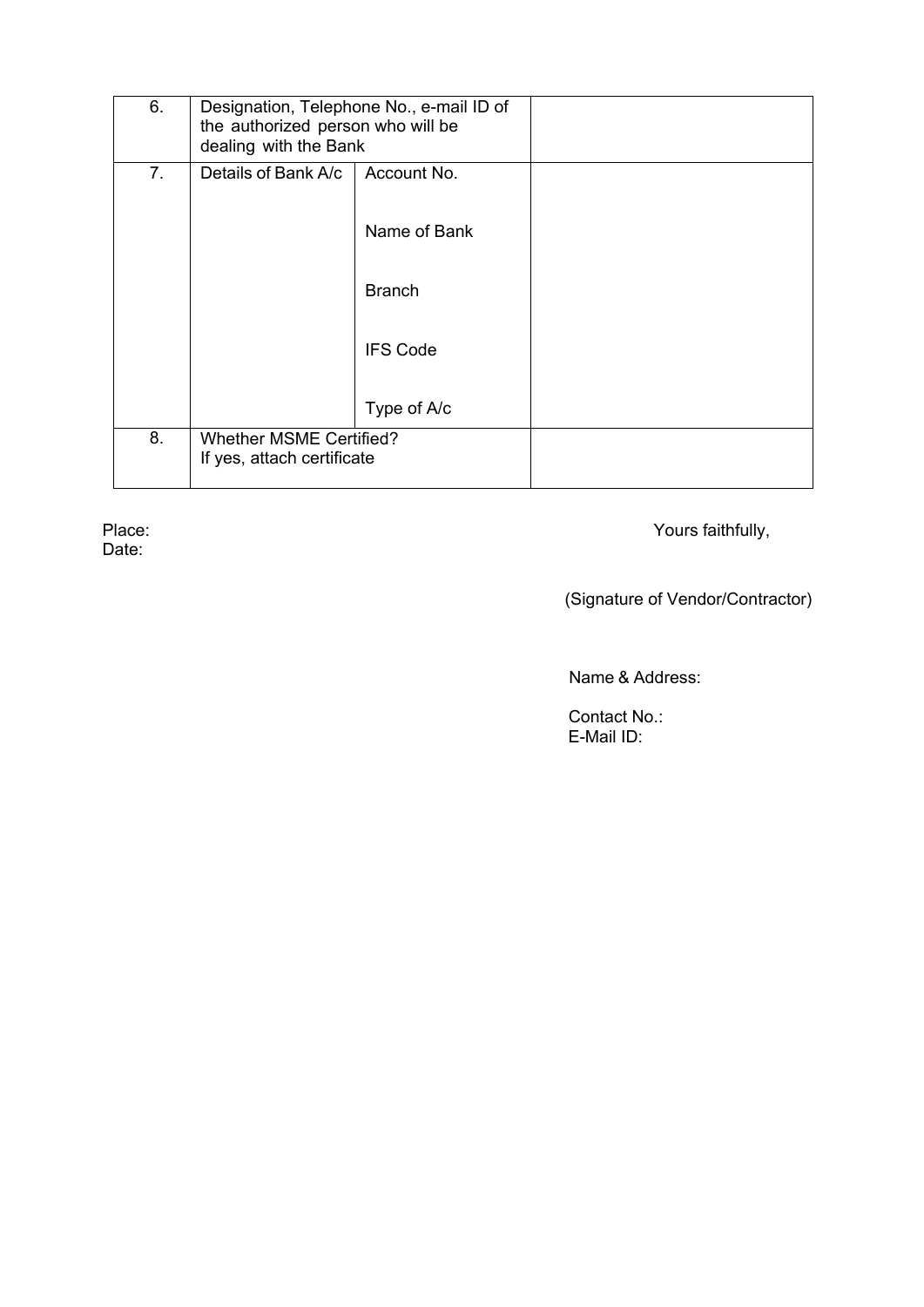## **Note:**

- 1. Copies of following documents are required to be submitted along with the application:
	- (a) Copy of Registration Certificate or Trade License
	- (b) GST registration certificate copy
	- (c) MSME Certificate (If applicable)
	- (d) Copy of PAN / TAN (if available)
	- (e) A copy of Cancelled Cheque
	- (f) Copies of last two years Income Tax returns/audited Accounts statements (Profit & Loss and Balance Sheet).
- 2. Each page of the application must be signed with seal at the bottom by the authorized person.
- 3. Declaration copy in **Annex I**
- 4. Copy of Banker's Certificate as per **Annex II**
- 5. Client certificate as per **[Annex III](#page-13-0)**
- 6. The Bank may ask for any additional information at any time, if required.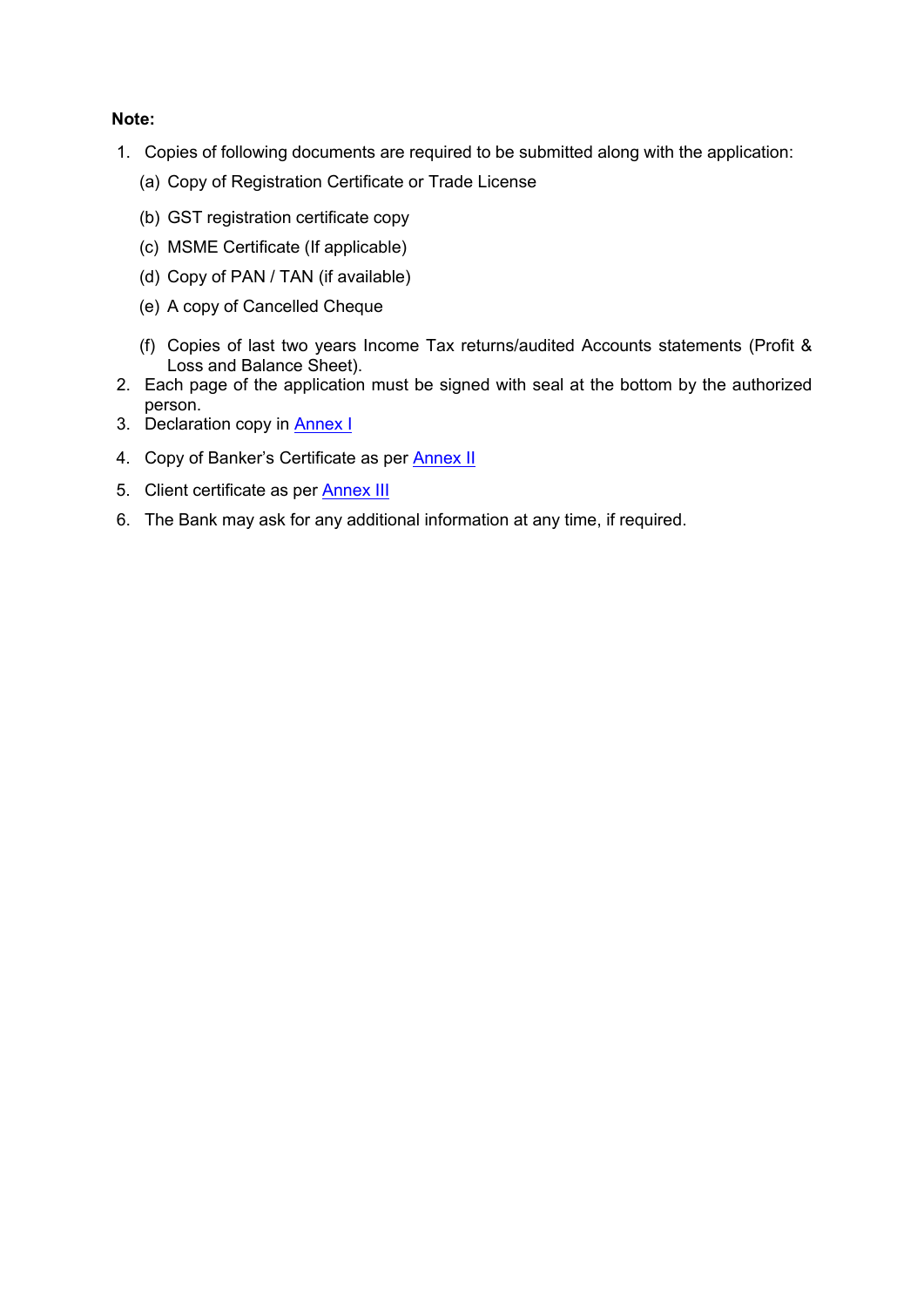**Annex I**

#### **DECLARATION**

<span id="page-11-0"></span>1. I/We have carefully studied the eligibility conditions and other terms and conditions and satisfied myself / ourselves that all the eligibility conditions are being met by me / us.

2. The information furnished is true to the best of my/our knowledge and if any information is found untrue or false, I/we may be debarred from the empanelment process or if empanelled then I/we may be removed from the approved list of suppliers.

3. I/We understand that the Bank reserves the right to accept or reject any or all the applications for empanelment either in part or in full, without assigning any reason thereof.

4. I/We understand that if empanelled then I/We may be removed from the approved list of suppliers if my / our performance is not found to be satisfactory and I/We may also be liable to be debarred from dealing with the Bank for a period extending up to three years.

5. I/we have not been debarred / Black listed by any Govt. / Semi Govt. / PSU Organizations/ Regulatory Bodies.

Signature: Name: Designation: Seal of the Supplier: Date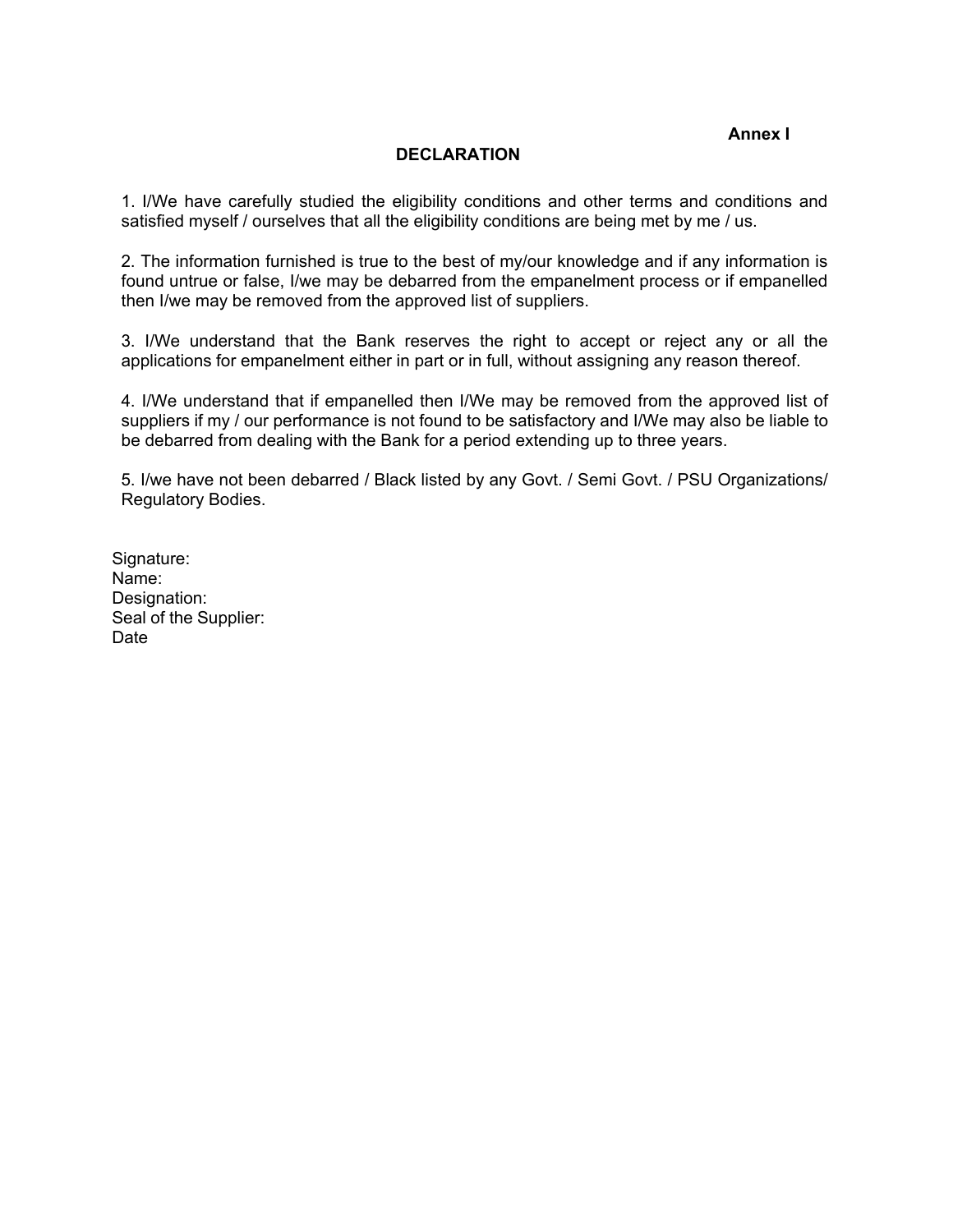### **Annex II**

#### **PROFORMA OF BANKER'S CERTIFICATE**

<span id="page-12-0"></span>To General Manager & Officer-In-Charge Tseyang Dzong Building Reserve Bank of India **Gangtok** 

#### **Bankers' Certificate from a Scheduled Bank**

This is to certify that to the best of our knowledge and information M/s./Sri.......... ......... having the noted address, a customer of our bank are / is respectable and can be treated as good for any engagement up to a limit of Rs. ……………………………. (Rupees……………………………………………….) This certificate is issued without and guarantee or responsibility on the Bank

(Signature with seal) Date: Name & Designation

For the Bank

Note:

1. Bankers' certificates should be on letterhead of the Bank, sealed in cover and addressed to enlistment authority.

2. In case of partnership firm, certificate to include names of all partners as recorded with the Bank.